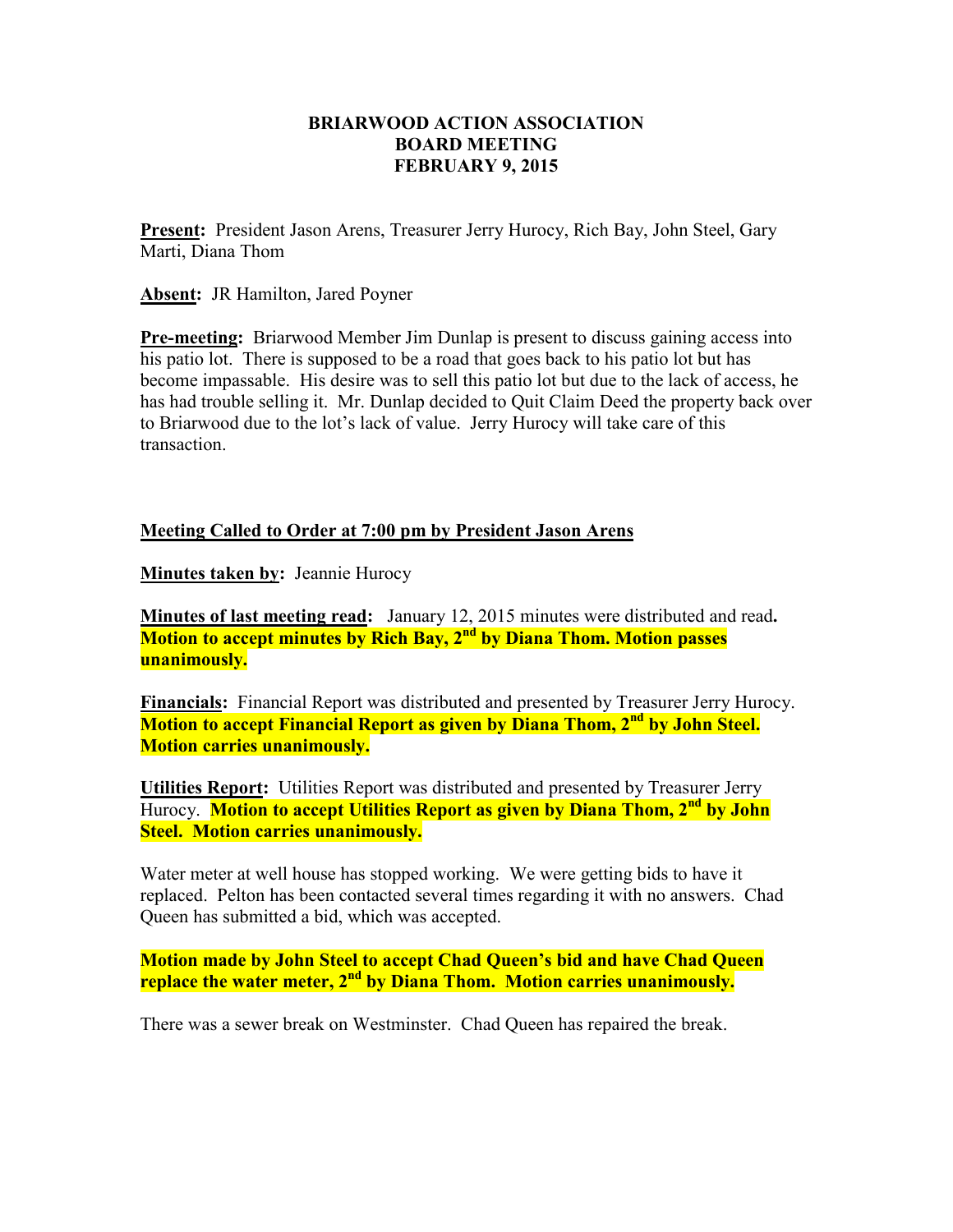## **Architectural Committee:** Nothing to report.

Gary Marti presents plans for a carport he would like to put on the side of his house to cover his boat.

**Motion made by Diana Thom to approve Gary Marti's plans for his carport should Tony Dorsett of Schnaare Law Firm agree that it does not violate the BAA Covenants, 2nd by Jerry Hurocy. Motion carries unanimously.** 

**Dams Report:** Still need rock on dam. Jerry Hurocy will contact Chad Queen and make sure he is scheduled to do this.

**Lake and Beach Report:** John Steel will contact MDC to see if the conservation officer that did Briarwood Lake's shock report is back in from being on medical leave so we can get the results of the shock.

**Security Report:** Nothing to report.

**Rules and Regulations:** Shed regulations should be placed into the Rules and Regulations to be enforceable.

**Website:** Nothing to report.

**Roads:** Will have an upcoming special BAA Board meeting regarding roads and to discuss any changes necessary to Briarwood Rules and Regulations or Briarwood Covenants.

**Park and Entrance:** Jerry Hurocy is still to call the locksmith company regarding the damage done at the entrance.

**The Board went into Closed Session to discuss Legal, Lots and Back Dues.** 

**The Board returned to Open Session.** 

**Old Business:** Rich Bay and Jason Arens met with John Dietrich regarding our insurance. At this time our coverage is good. Because Briarwood only employs one person, the BAA Board determined that the amount of coverage that Briarwood is paying for an Employee Dishonesty policy is excessive.